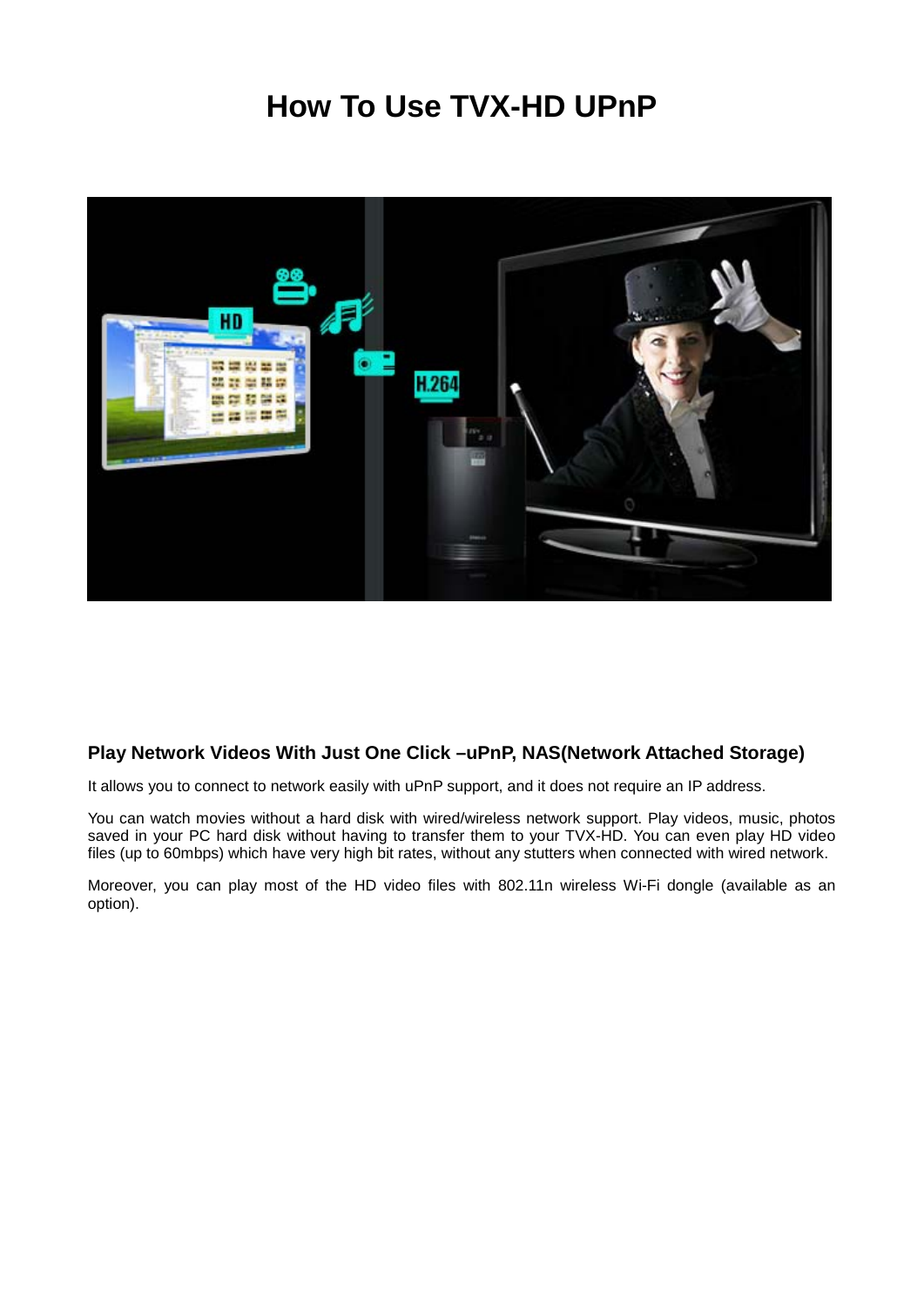# **1. How to set up UPnP to your PC**

Although there are various UPnP servers for PC users, We would like to recommend you all to use XBMC UPnP server which is relatively easy to use and supports external subtitles.

**VRMC Modio Contar Roy** 

1) Download the latest XBMC Media Center for Window from XBMC homepage

2) Run the XBMC Media center Wizard. When you click 'NEXT', it installs automatically. Then, additional setup is not

at http://xbmc.org/download/

necessary.

3) Choose the components you want to install. Press 'NEXT'.

4) XBMC Media Center has been installed on

your computer..

| vome meant center octab                                       |                                                                                                                                                                                                                                                                                                                                                           |
|---------------------------------------------------------------|-----------------------------------------------------------------------------------------------------------------------------------------------------------------------------------------------------------------------------------------------------------------------------------------------------------------------------------------------------------|
| MEDIA                                                         | Welcome to the XBMC Media Center<br>Setup Wizard<br>This wizard will guide you through the installation of XBMC<br>Media Center.<br>It is recommended that you close all other applications<br>before starting Setup. This will make it possible to update<br>relevant system files without having to reboot your<br>computer.<br>Click Next to continue. |
|                                                               | $N$ ext ><br>Cancel                                                                                                                                                                                                                                                                                                                                       |
| <b>EXBMC Media Center Setup</b>                               | 1516                                                                                                                                                                                                                                                                                                                                                      |
|                                                               | <b>Choose Components</b><br>Choose which features of XBMC Media Center you want to install.                                                                                                                                                                                                                                                               |
| install. Click Next to continue.                              | Check the components you want to install and uncheck the components you don't want to                                                                                                                                                                                                                                                                     |
| Select the type of install:                                   | Full                                                                                                                                                                                                                                                                                                                                                      |
| Or, select the optional                                       | XBMC<br>  w*                                                                                                                                                                                                                                                                                                                                              |
| components you wish to<br>install:<br>Space required: 135.8MB | <b>E</b> V Language<br><b>E</b> V Skins<br><b>E</b> √ Scripts<br><b>E</b> V Plugins<br>Description<br>Position your mouse over a component to see its<br>description.                                                                                                                                                                                     |
| Nullsoft Install System v2.44 -                               |                                                                                                                                                                                                                                                                                                                                                           |
|                                                               | Cancel<br>< <u>B</u> ack<br>Next >                                                                                                                                                                                                                                                                                                                        |
| <b>ExBMC Media Center Setup</b>                               |                                                                                                                                                                                                                                                                                                                                                           |
|                                                               | Completing the XBMC Media Center<br>Setup Wizard                                                                                                                                                                                                                                                                                                          |
|                                                               | XBMC Media Center has been installed on your computer.                                                                                                                                                                                                                                                                                                    |
|                                                               | Click Finish to close this wizard.                                                                                                                                                                                                                                                                                                                        |
|                                                               | Run XBMC Media Center                                                                                                                                                                                                                                                                                                                                     |
|                                                               | Please visit http://xbmc.org for more information.                                                                                                                                                                                                                                                                                                        |
|                                                               | $Back$<br>Einish<br>Cancel                                                                                                                                                                                                                                                                                                                                |

**DEC**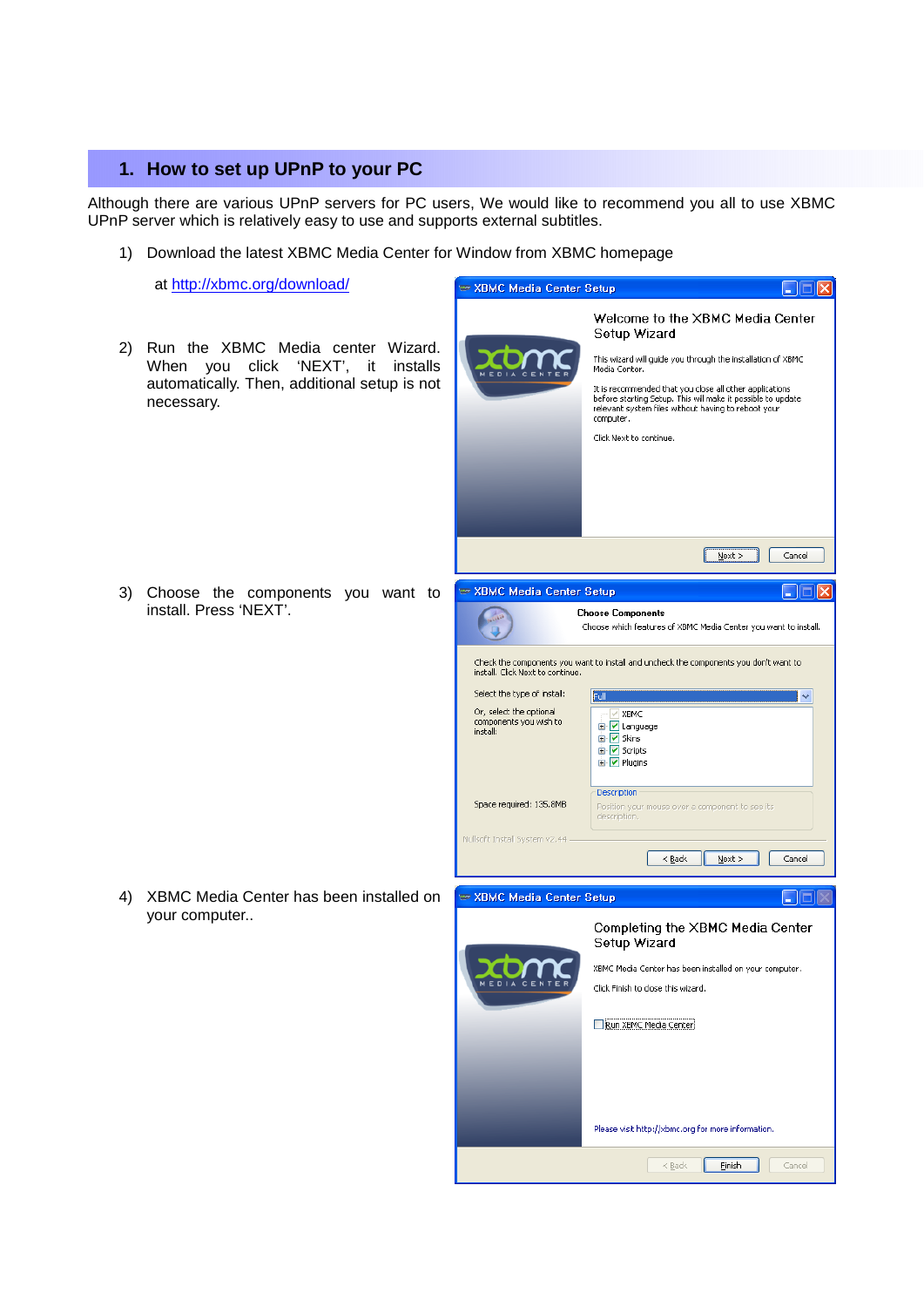# **2. How to set up XBMC server**

Once the installation is done, XBMC program will start automatically. If it does not, you are requested to run it by clicking XBMC icon( **Passing**).

**T** The page is the main. You may change working environment at the Settings as your taste.

Click SYSTEM - NETWORK.



**2** Click 'Share video and Music...' and 'Allow Control of XBMC via UPnP' option.



**3** Click 'VIDEOS' on the main screen.

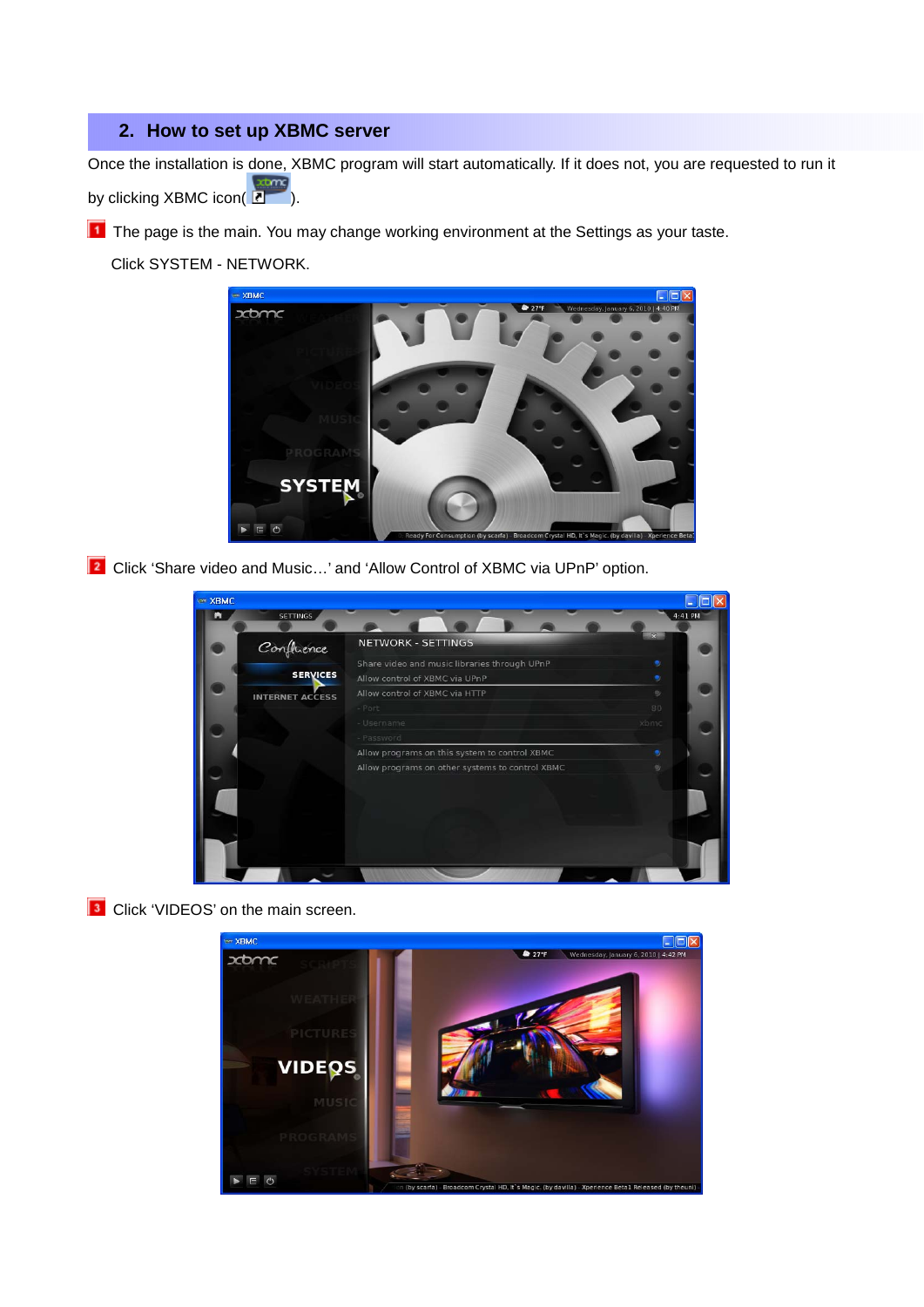Click 'Add Source' and 'BROWSE'. Choose a folder to share and click 'OK'

| <b>Em XBMC</b>              |                           |                           |                             |          |
|-----------------------------|---------------------------|---------------------------|-----------------------------|----------|
| VIDEO - FILES<br>n          |                           | $\mathbf{x}$              |                             | 4:43 PM  |
|                             |                           |                           | <b>SCREENSHOT FOLDER</b>    | D:\MOVIE |
| Video plugins<br>Add source | <b>ADD</b>                | $\sim$                    |                             |          |
|                             | <b>ENTER THE PATHS OR</b> | Audio                     |                             |          |
|                             | <none></none>             | <b>BD</b><br>for the con- | BROWSE                      |          |
|                             |                           | CoverArt                  | ADD                         |          |
|                             |                           | <b>DVD</b>                |                             |          |
|                             |                           | <b>FLV</b><br>J           |                             |          |
|                             |                           | Gulli<br>Posts.           |                             |          |
|                             |                           | MJPEG<br><b>Contract</b>  |                             |          |
|                             | ENTER A NAM               |                           |                             |          |
|                             |                           | OK                        | stare.                      |          |
|                             | <b>SET CONTENT</b>        | CANCEL                    | <b>CANCEL</b>               |          |
|                             |                           | <b>NEW FOLDER</b>         |                             |          |
|                             |                           | MIRROR IMAGE              |                             |          |
|                             |                           |                           | $(10)$ ITEMS - PAGE $(1/2)$ |          |





**6** Choose you want to use as SCRAPER and click 'OK'.

| <b>EXBMC</b>       |                                           |             |                          |                            |              |                        |
|--------------------|-------------------------------------------|-------------|--------------------------|----------------------------|--------------|------------------------|
| VIDEO - FILES<br>n |                                           |             |                          |                            |              | 4:45 PM                |
|                    |                                           |             | <b>SET CONTENT</b>       |                            | $\mathbf{x}$ |                        |
| MOVIE              | THIS DIRECTORY CONTAINS                   |             |                          | CHOOSE A SCRAPER           |              |                        |
| Video plugins      | (TV SHOWS)                                | <b>MARK</b> |                          | TheTVDB.com (Multilingual) |              |                        |
| Add source         | <b>CURRENT SCRAPER</b>                    |             |                          | <b>MDb TV</b> (English)    |              |                        |
|                    |                                           |             | tv.                      | TV.com (English)           |              |                        |
|                    | The TVDB.com                              |             | $\sim$                   | TV Rage (English)          |              |                        |
|                    |                                           |             |                          |                            |              |                        |
|                    | THETVDB.COM (MULTILING                    |             |                          |                            |              |                        |
|                    |                                           |             | CONTENT SCANNING OPTIONS |                            |              |                        |
|                    | Run automated scan                        |             | Đ)                       |                            |              |                        |
|                    | Selected folder contains a single TV show |             |                          |                            | <sup>U</sup> |                        |
|                    | Exclude path from library updates         |             | <sup>e</sup>             |                            |              |                        |
|                    |                                           |             |                          |                            |              |                        |
|                    |                                           |             |                          |                            |              |                        |
|                    | <b>SETTINGS</b>                           |             | OK                       | <b>CANCEL</b>              |              |                        |
|                    |                                           |             |                          |                            |              | (3) Items - Page (1/1) |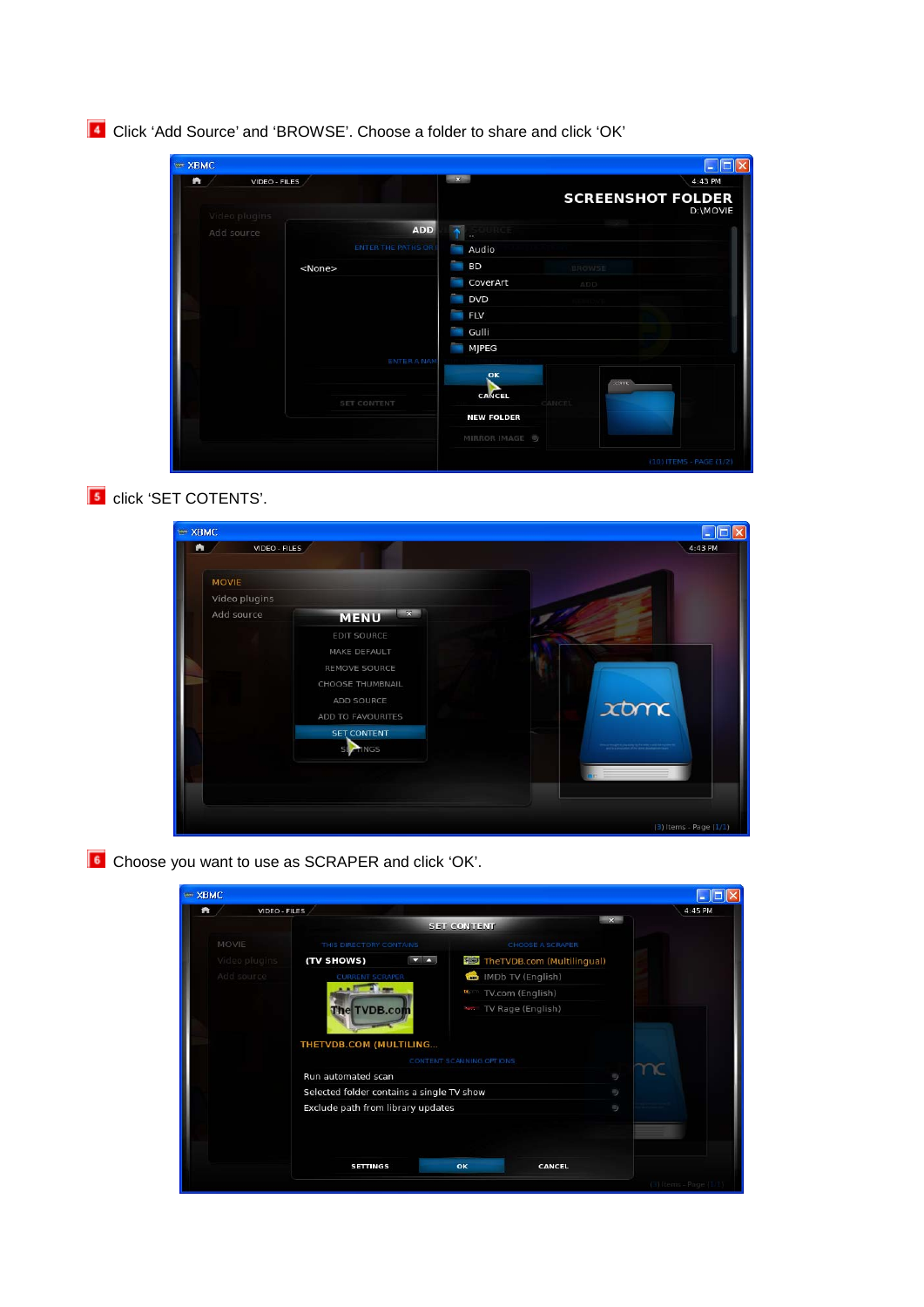**7** Click 'SCAN FOR NEW CONTENT' on the popup menu to scan contents.

| VIDEO - FILES<br>ñ |                             | 4:45 PM                                                                                                                  |
|--------------------|-----------------------------|--------------------------------------------------------------------------------------------------------------------------|
| <b>MOVIE</b>       |                             |                                                                                                                          |
| Video plugins      | $\mathbf{x}$                |                                                                                                                          |
| Add source         | <b>MENU</b>                 |                                                                                                                          |
|                    | <b>EDIT SOURCE</b>          |                                                                                                                          |
|                    | MAKE DEFAULT                |                                                                                                                          |
|                    | REMOVE SOURCE               |                                                                                                                          |
|                    | CHOOSE THUMBNAIL            |                                                                                                                          |
|                    | ADD SOURCE                  |                                                                                                                          |
|                    | ADD TO FAVOURITES           | $x$ tom $\epsilon$                                                                                                       |
|                    | SET CONTENT                 |                                                                                                                          |
|                    | <b>SCAN FOR NEW CONTENT</b> | and we can provide a string to a strainter or with this traje.<br>And in a growth criter of the above discolar expecting |
|                    | <b>SETT</b>                 |                                                                                                                          |
|                    |                             |                                                                                                                          |
|                    |                             |                                                                                                                          |
|                    |                             |                                                                                                                          |

**8** Click "MANUAL ADD TO LIBRARY" to add a file manually, and write file name and Genres name..



**I** In the same way, you can share the Music'.

#### ◈ **Caution while using XBMC**

- Some file's extensions may be shown strangely on TVX-HD.
- Please change TP extension(recorded clip) to TS
- It may take time to read subtitle file(smi, srt, idx+sub) in the beginning of the file play
- If XBMC does not start automatically after re-start, please register XBMC on the START program on your PC.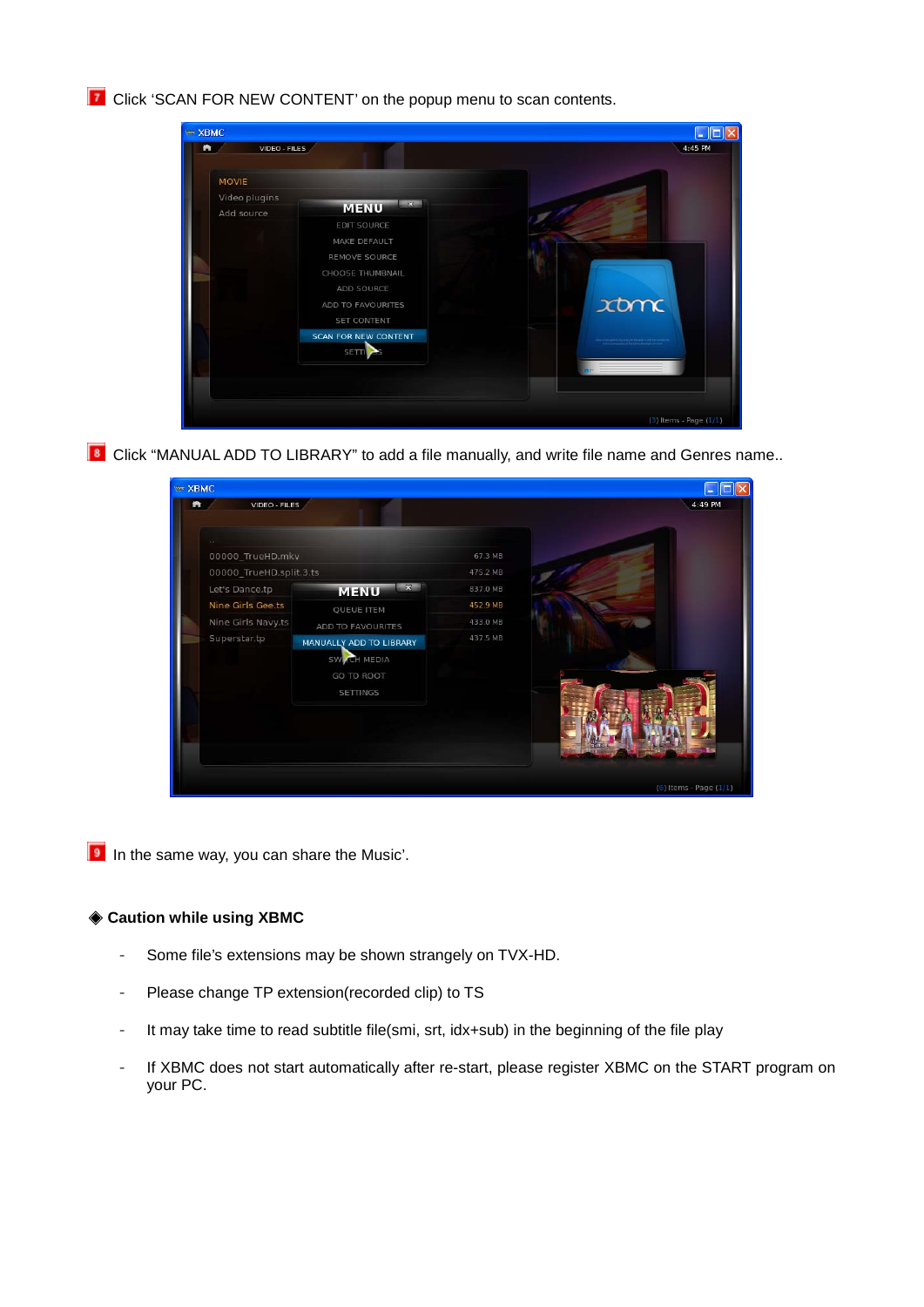## **3. How to set up Wireless network on TVX-HD**

Connect the Wired network, and Upnp list will be displayed automatically. 1) Have your USB module attached to your TVX-HD If you PC is connected with wire/ wireless AP router.

2) Please refer to the TVX-HD homepage (www.TViX.co.kr/Eng) for a list of compatible wireless devices.

※ only one USB module is supported for the TVX-HD, 2 models are not supported at the same time.

3) After booting, press SETUP-NETWORK- "Wi-Fi IP setting" and select DHCP or static IP. To set the Wi-Fi IP, refer to **Setting Network Configurations in TVX-HD manual**.

4) After selecting DHCP, press "Search Wi-Fi Network" for searching your AP or AP router.

5 After the interval of searching, you can see the following popup menu. Select the AP you want to connect with.

| <b>AP LIST</b>                           |                    |
|------------------------------------------|--------------------|
| ×<br><b>IP ADDRESS 1</b><br>$\mathbf{r}$ |                    |
| 8<br><b>IP ADDRESS 2</b>                 | ۵<br>$T_{\rm eff}$ |
| Ę<br><b>IP ADDRESS 3</b>                 |                    |
| ×<br><b>IP ADDRESS 4</b><br>ż            |                    |
|                                          |                    |
|                                          |                    |
|                                          |                    |

6) A red colored icon means the AP uses **WEP** (Wired Equivalent Privacy) and a blue colored icon means a non-WEP AP.

Currently supported WEP (Wired Equivalent Privacy) settings are the OPEN System and WPA(Wi-Fi Protected Access).

**WEP key input : WEP 64-Bit/ WEP 128 key and ASCII** and HEX key.

WPA key input : ASCII only.

RADIUS (Remote Authentication Dial-In User Services) servers are not supported.

#### ※ **You have to configure the WEP setting of the AP using the AP's instruction in advance.**

7 Insert the network key using the remote's numeric keys. As you press the MENU button, the input mode for the remote will be cycle from lowercase alphabet to uppercase alphabet to numeric input mode..

| <b>Input Network Key</b> |               |
|--------------------------|---------------|
| SSID:                    |               |
| AP_Test                  |               |
| Input Key Type:          |               |
| <b>Hex</b> code          | String        |
| Network key:             |               |
|                          |               |
| OK                       | <b>CANCEL</b> |

8) If you insert the correct network key, you should see well-formed TVX-HD Wi-Fi Network Info like following. The network key is Hexadecimal or ASCII..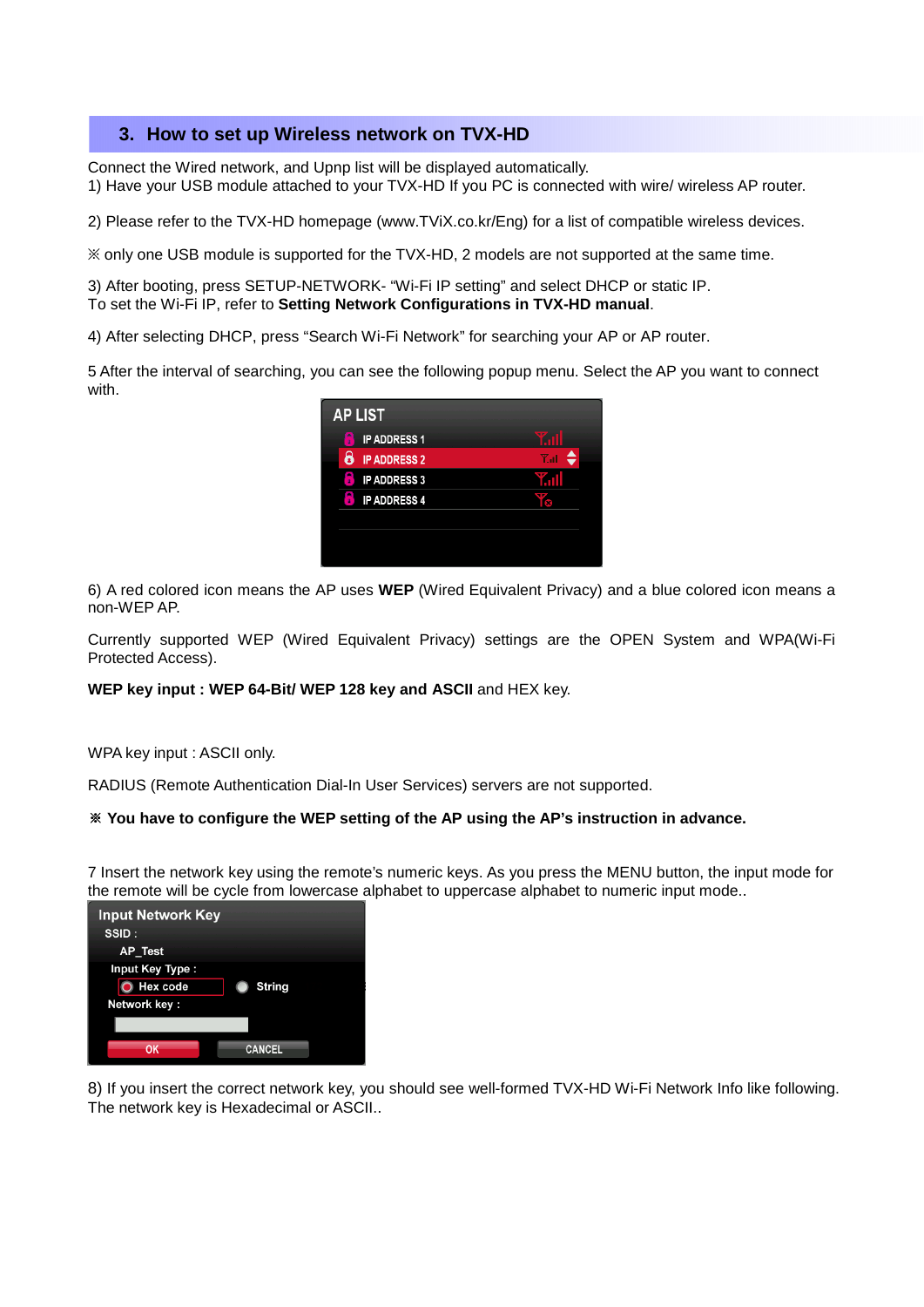| <b>TVIX Wi-Fi Network Info</b> |                              |  |
|--------------------------------|------------------------------|--|
| SSID: Test AP                  |                              |  |
| TVIX IP:                       | 192.168.000.070              |  |
|                                | Subnet mask: 255.255.000.000 |  |
| <b>DNS Server:</b>             | 172.028.000.001              |  |
| MAC:                           | 00:01:04:80:08:D9            |  |

9) If the network key is wrong or the AP doesn't work with DHCP setting, you would see some missing fields in TVX-HD Wi-Fi Network Info POP UP. Those fields which you might always see are SSID and MAC. If you still have problems after entering the correct key, please recheck your AP settings or reconnect the USB port.

### ※ **Caution** ※

 If you connect to a secured AP, the network performance will be 10% lower than an unsecured AP.

**2** In connecting the Wireless USB to TVX-HD Device. The TVX-HD needs to be powered off initially and then Powered ON .Then on the Network setting Menu WIFI IP setting will be enabled.



**B** For better Wi-Fi signals adjust the position of AP and USB module

 If you play high definition files over Wi-Fi, you will see stuttering. Also, depending on the environment, you may experience stuttering when you play DVD files.

**If** If you use a USB Wi-Fi adapter with another USB device, it may not work properly.

#### **\* After changing an AP setting, you must search the wireless network as in Step 2.**

\*Wireless setting may be not possible right after connecting dongle In SETUP mode. Please go out of the SETUP, and set up the wireless on SETUP-NETWORK again.